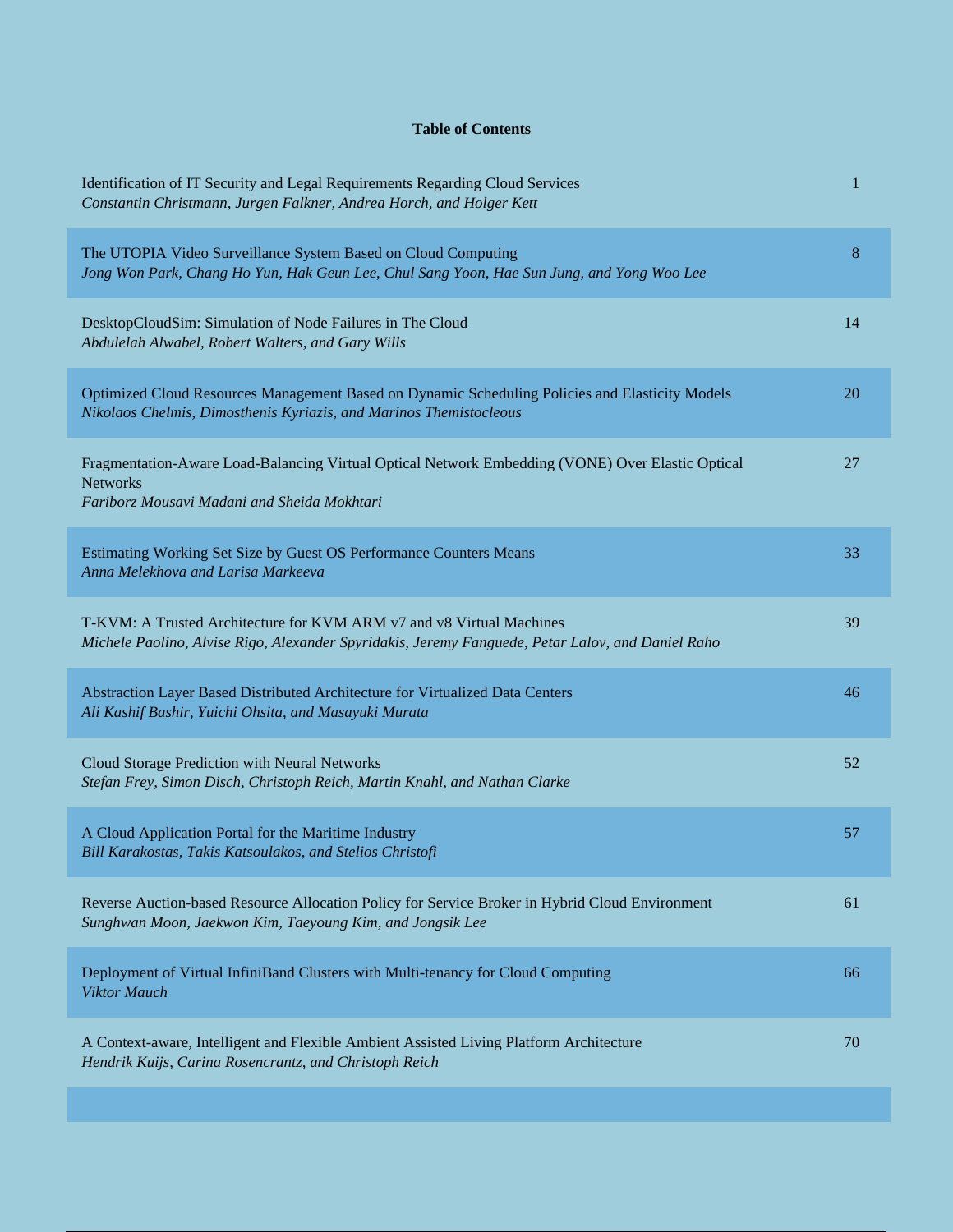| Cloud Management Platform Selection: A Case Study in a University Setting<br>Francisco Cocozza, Gustavo Lopez, Gabriela Marin, Ricardo Villalon, and Francisco Arroyo                                                   | 77  |
|-------------------------------------------------------------------------------------------------------------------------------------------------------------------------------------------------------------------------|-----|
| Taxonomy of Deployment Patterns for Cloud-hosted Applications: A Case Study of Global Software<br>Development (GSD) Tools<br>Laud Charles Ochei, Julian M. Bass, and Andrei Petrovski                                   | 86  |
| Residual Traffic Based Task Scheduling in Hadoop<br>Daichi Tanaka and Masatoshi Kawarasaki                                                                                                                              | 94  |
| A Comparison Study of Information Security Risk Management Frameworks in Cloud Computing<br>Mohammed Alnuem, Hala Alrumaih, and Halah Al-Alshaikh                                                                       | 103 |
| Associating Performance Measures with End User Performance: ISO 25023 Compliant Low Level Derived<br><b>Measures</b><br>Anderson Ravanello, Luis Villalpando, Jean-Marc Desharnais, Alain April, and Abdelouahed Gherbi | 110 |
| Private Search Over Big Data Leveraging Distributed File System and Parallel Processing<br>Ayse Selcuk, Cengiz Orencik, and Erkay Savas                                                                                 | 116 |
| A Conceptual Framework to Implement and Manage a Cloud Computing Environment<br>Gerard Conway, Marian Carcary, and Eileen Doherty                                                                                       | 122 |
| A Reliability Assessment Framework for Cloud Applications<br>Xiaowei Wang and Jens Grabowski                                                                                                                            | 127 |
| Resource Self-management under an SLA within a Cloud Networking Environment<br>Mohamad Hamze, Nader Mbarek, and Olivier Togni                                                                                           | 131 |
| Autonomic Management for Energy Efficient Data Centers<br>Forough Norouzi and Michael Bauer                                                                                                                             | 138 |
| Experimental Validation as Support in the Migration from SQL Databases to NoSQL Databases<br>Abraham Gomez, Rafik Ouanouki, Anderson Ravanello, Alain April, and Alain Abran                                            | 147 |
| Company Management Approaches — Stewardship or Agency: Which Promotes Better Security in Cloud<br>Ecosystems?<br><b>Bob Duncan and Mark Whittington</b>                                                                 | 154 |
| A Benchmarking Based SLA Feasibility Study Method for Platform as a Service<br>Ge Li, Frederic Pourraz, and Patrice Moreaux                                                                                             | 160 |
| About Microservices, Containers and their Underestimated Impact on Network Performance                                                                                                                                  | 165 |